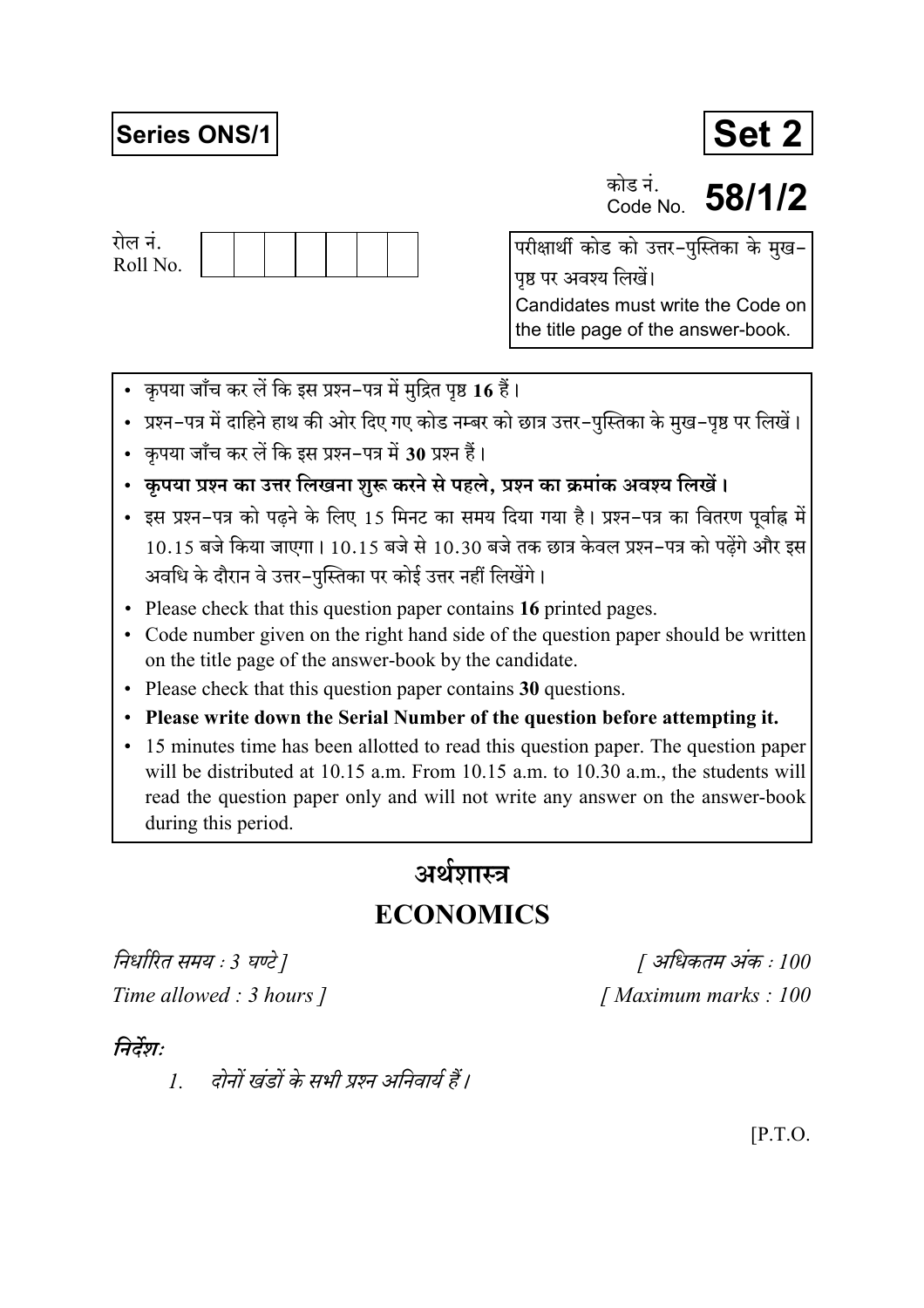- प्रश्नों के अंक प्रत्येक प्रश्न के सामने दिए गए हैं।  $\overline{2}$
- प्रश्न सं. 1-5 और 16-20 अतिलघूत्तर प्रश्न हैं। प्रत्येक के लिए 1 अंक  $\mathcal{E}$ निर्धारित है। प्रत्येक का उत्तर एक वाक्य में हो ।
- प्रश्न सं. 6-8 और 21-23 लघूत्तर प्रश्न हैं जिनमें प्रत्येक के लिए 3 अंक  $\overline{4}$ . निर्धारित हैं। सामान्यतया प्रत्येक का उत्तर 60 शब्दों से अधिक न हो।
- प्रश्न सं. 9-11 और 24-26 भी लघूत्तर प्रश्न हैं जिनमें प्रत्येक के लिए  $5<sub>1</sub>$ 4 अंक निर्धारित हैं। प्रत्येक का उत्तर सामान्यतया 70 शब्दों से अधिक न हो।
- प्रश्न सं. 12-15 और 27-30 दीर्घउत्तर प्रश्न हैं और उनमें प्रत्येक के लिए  $\overline{6}$ 6 अंक निर्धारित हैं। उनमें प्रत्येक का उत्तर सामान्यतया 100 शब्दों से अधिक न हो ।
- उत्तर संक्षिप्त और विषयानुरूप हो तथा यथासंभव उत्तरों के लिए निर्धारित  $\overline{7}$ शब्द–सीमा का आवश्यक रूप से पालन किया जाये ।

### **Instructions:**

- $\mathcal{I}$ . All questions in both the sections are compulsory.
- $2.$ Marks for questions are indicated against each question.
- $\mathcal{E}$ Question No. 1-5 and 16-20 are very short answer questions carrying 1 mark each. They are required to be answered in one sentence.
- $\overline{4}$ . Question No.  $6-8$  and  $21-23$  are short answer questions carrying 3 marks each. Answers to them should not normally exceed 60 words each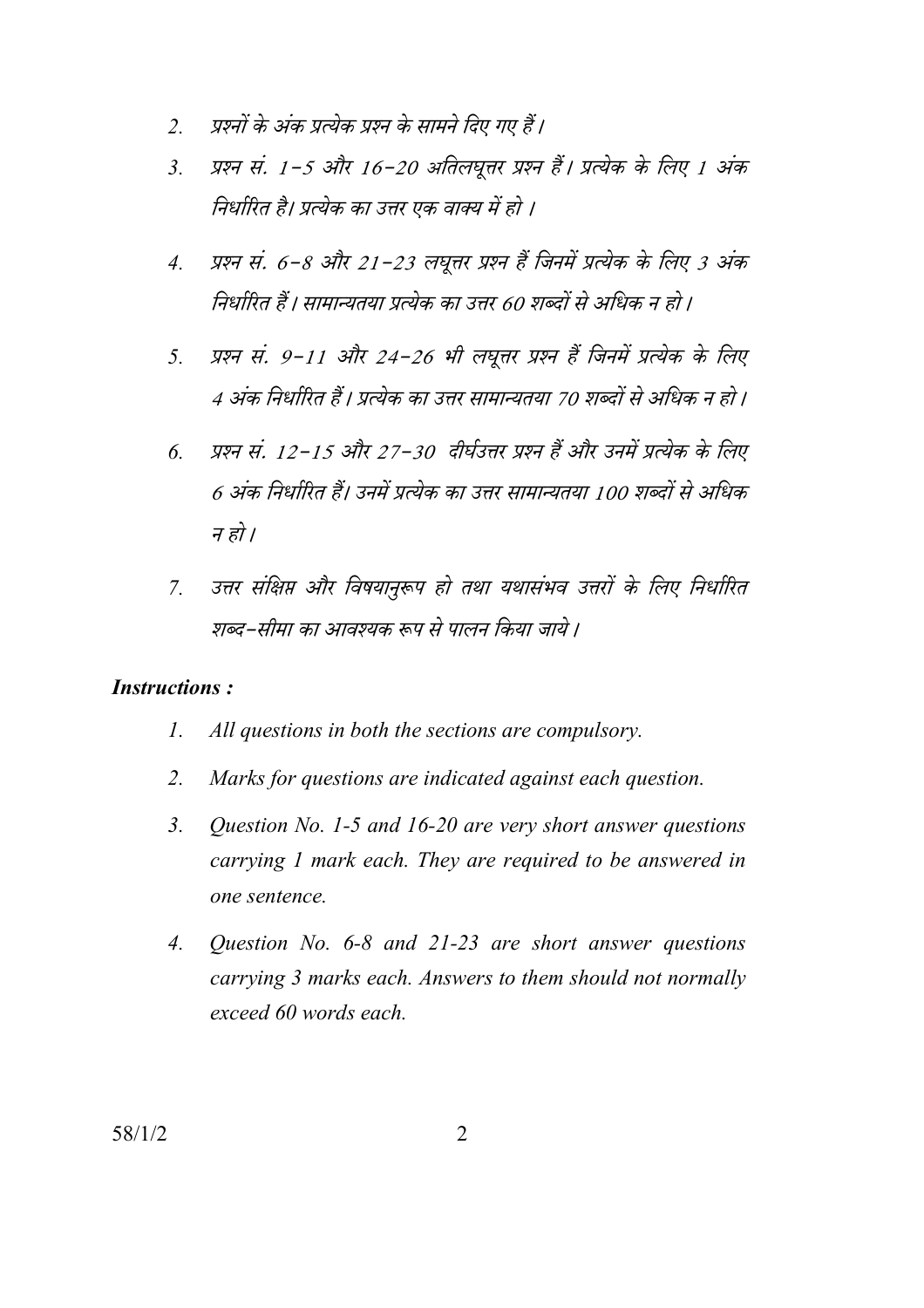- $5<sub>1</sub>$ Question No. 9-11 and 24-26 are also short answer questions carrying 4 marks each. Answers to them should not normally exceed 70 words each.
- 6. Question No.  $12-15$  and  $27-30$  are long answer questions carrying 6 marks each. Answers to them should not normally exceed 100 words each.
- Answer should be brief and to the point and the above word  $7.$ limit be adhered to as far as possible.

### खंड अ **SECTION A**

- एक फर्म के उत्पाद की कीमत और माँग के बीच विपरीत संबंध होता है : (सही  $1<sup>1</sup>$ विकल्प चुनिए)
	- $(a)$  केवल एकाधिकार में
	- (b) केवल एकाधिकारिक प्रतियोगिता में
	- (c) एकाधिकार और एकाधिकारिक प्रतियोगिता दोनों में
	- (d) केवल पूर्ण प्रतियोगिता में

There is inverse relation between price and demand for the product of a firm under: (choose the correct alternative)

- (a) Monopoly only
- (b) Monopolistic competition only
- (c) Both under monopoly and monopolistic competition
- (d) Perfect competition only

 $\mathbf{1}$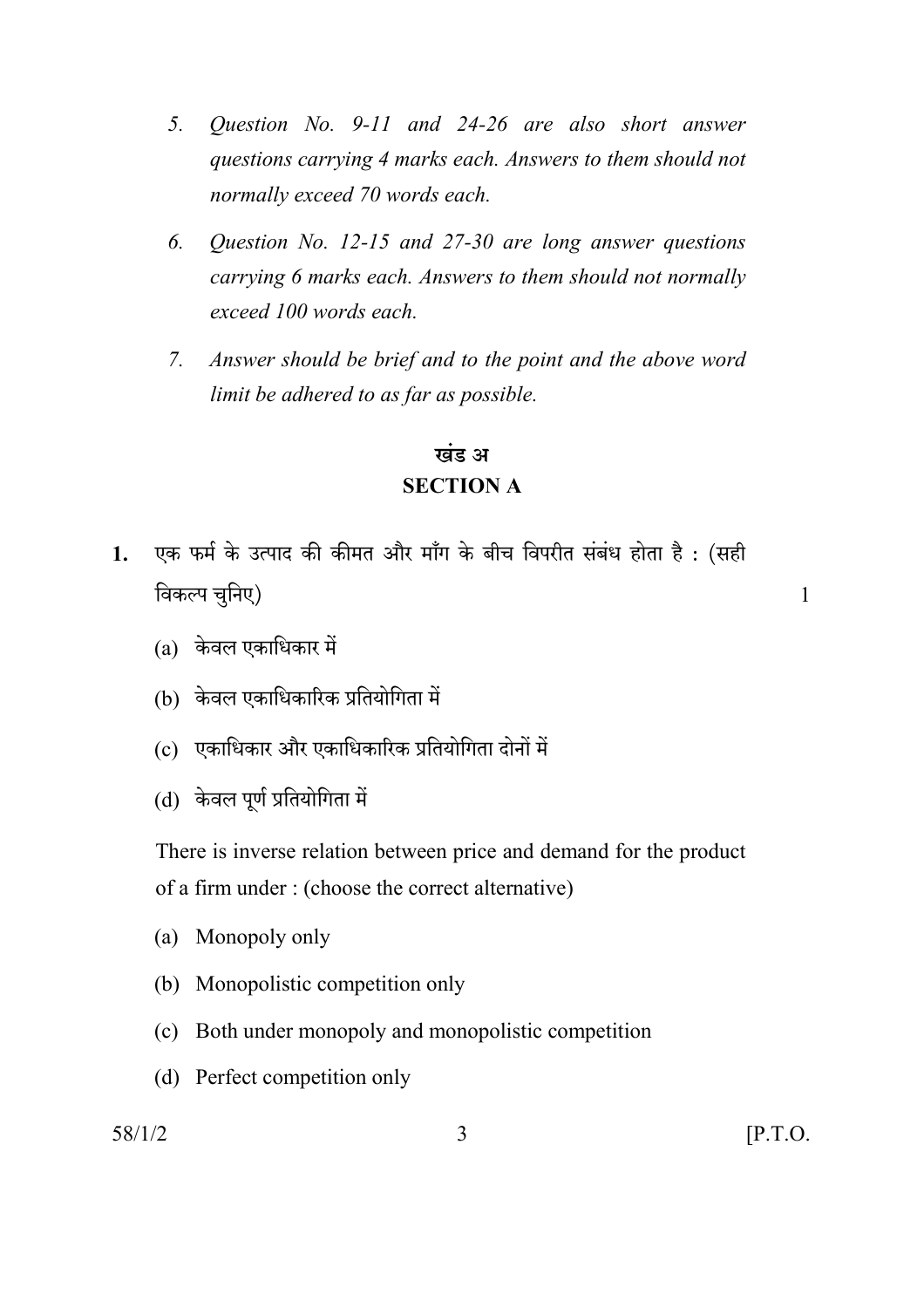- 'समानुत्पाद' इसकी विशेषता है : (सही विकल्प चुनिए)  $2.$ 
	- (a) केवल पूर्ण प्रतियोगिता
	- (b) केवल पूर्ण अल्पाधिकार
	- (c)  $(a)$  और  $(b)$  दोनों
	- (d) उपरोक्त में कोई नहीं

'Homogenous products' is a characteristic of : (choose the correct alternative)

- (a) Perfect competition only
- (b) Perfect oligopoly only
- (c) Both (a) and (b)
- (d) None of the above
- मान लीजिए कि एक वस्तु की अधिकाधिक इकाइयाँ बेचने पर कुल सम्प्राप्ति  $3.$ (आगम) स्थिर दर से बढती रहती है। ऐसी स्थिति में सीमाँत सम्प्राप्ति : (सही विकल्प चुनिए)
	- (a) औसत सम्प्राप्ति से अधिक होगी
	- (b) औसत सम्प्राप्ति के समान होगी
	- (c) औसत सम्प्राप्ति से कम होगी
	- (d) बढ रही होगी।

 $58/1/2$ 

 $\overline{4}$ 

 $\mathbf{1}$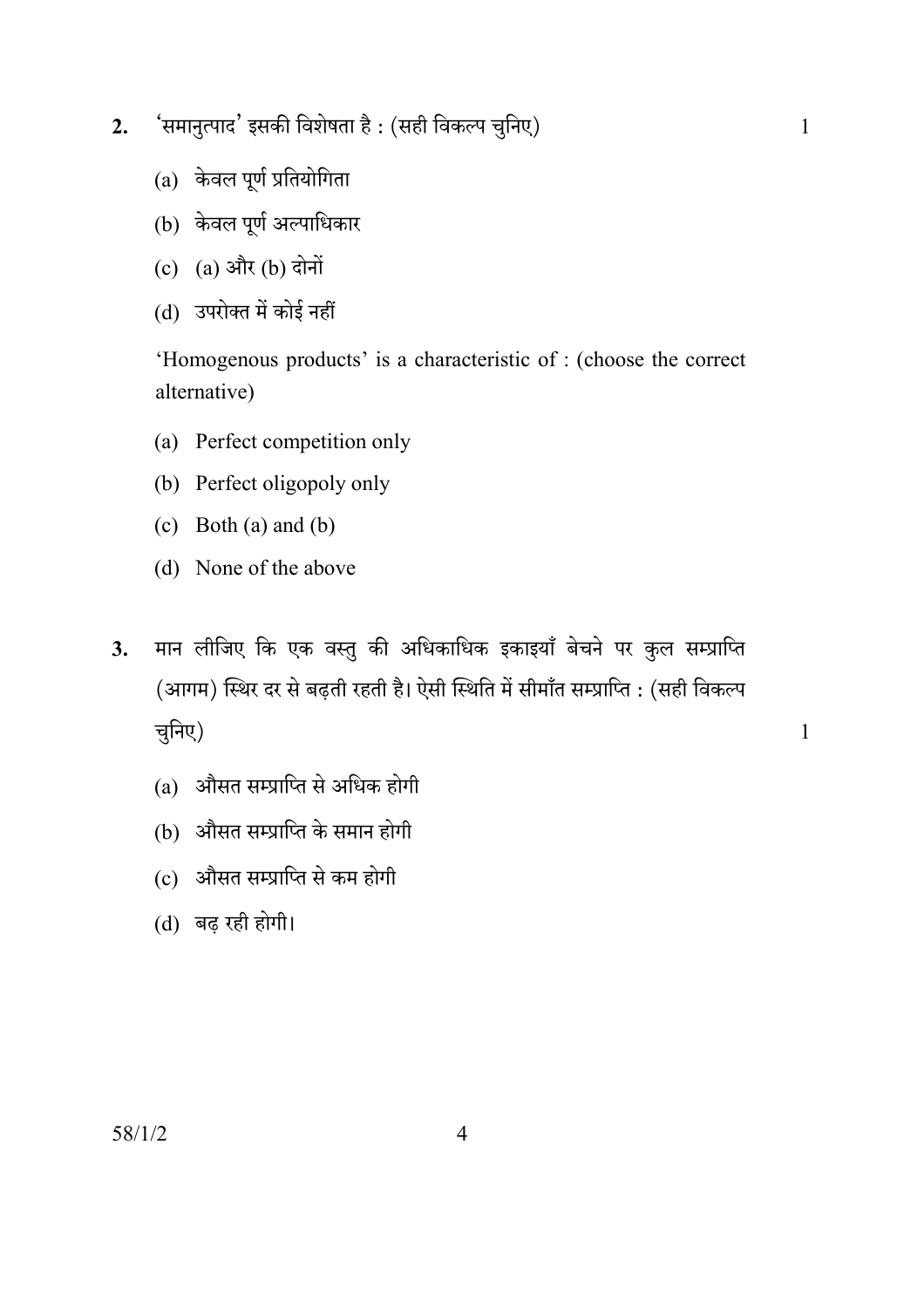Suppose total revenue is rising at a constant rate as more and more units of a commodity are sold, marginal revenue would be : (choose the correct alternative)

- (a) Greater than average revenue
- (b) Equal to average revenue
- (c) Less than average revenue
- $(d)$  Rising
- आपूर्ति में 'वृद्धि' कब होती है?  $\overline{4}$ .

When does 'increase' in supply take place ?

जब औसत लागत स्थिर हो तो सीमाँत लागत और औसत लागत में क्या संबंध  $\overline{\mathbf{5}}$ . होता है?

What is the relation between marginal cost and average cost when average cost is constant?

अधिकतम कीमत सीमा निर्धारण क्या है? इसके परिणाम समझाइए? 6.

### अथवा

यदि बाजार कीमत संतुलन कीमत से कम हो तो इसके कारण होने वाले प्रभावों की शृंखला समझाइए।

 $\overline{3}$ 

 $\mathbf{1}$ 

 $\mathbf{1}$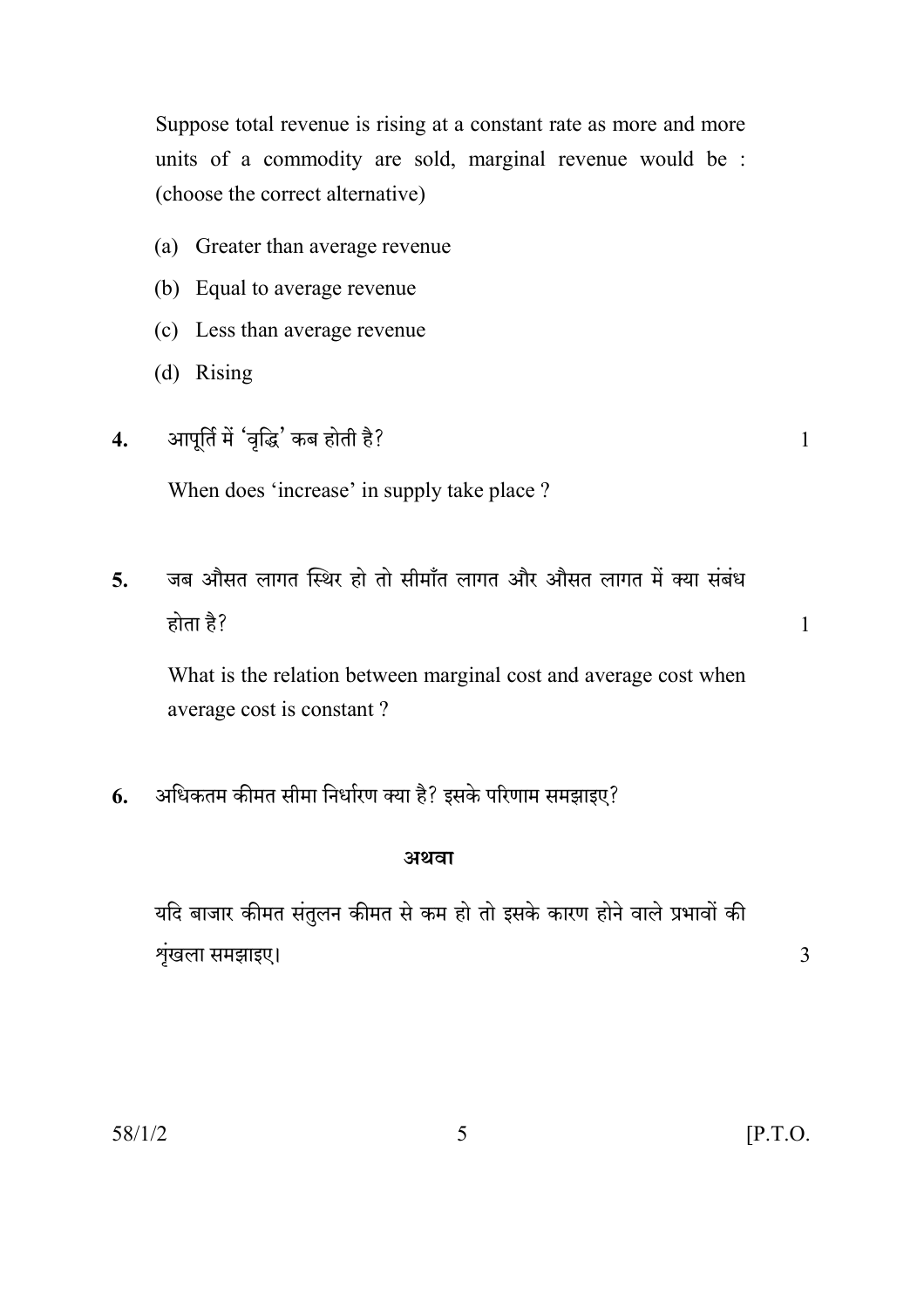What is maximum price ceiling? Explain its implications.

### $Or$

Explain the chain effects, if the prevailing market price is below the equilibrium price.

एक उपभोक्ता केवल दो वस्तुओं  $\overline{X}$  और  $\overline{Y}$  का उपभोग करता है। यदि  $\overline{X}$  और  $\overline{Y}$  $7.$ की सीमाँत उपयोगिता क्रमश: 4 और 5 हो और X की कीमत 5 रु. प्रति इकाई और  $Y$  की 4 रु. प्रति इकाई हो, तो क्या उपभोक्ता संतुलन में है? उसकी आगे प्रतिक्रिया क्या होगी? समझाइए।

A consumer consumes only two goods X and Y. If marginal utilities of X and Y are 4 and 5 respectively, and if price of X is Rs. 5 per unit and that of Y is Rs. 4 per unit, is the consumer in equilibrium? What will be further reaction of the consumer? Explain.

- दो वस्तुओं X और Y की कीमत-माँग लोच क्रमश:  $-2$  और  $-3$  है। इनमें से 8. किसकी कीमत-माँग लोच अधिक है और क्यों? Price elasticity of demand of good X is  $-2$  and of good Y is  $-3$ . Which of the two goods is more price elastic and why?
- एक वस्तु की कीमत पूर्ति लोच 2 है। एक उत्पादक 20 रु. प्रति इकाई की कीमत  $9<sub>r</sub>$ पर 100 इकाई की आपूर्ति करता है। किस कीमत पर वह 80 इकाई की आपूर्ति करेगा?

 $\overline{3}$ 

 $\overline{4}$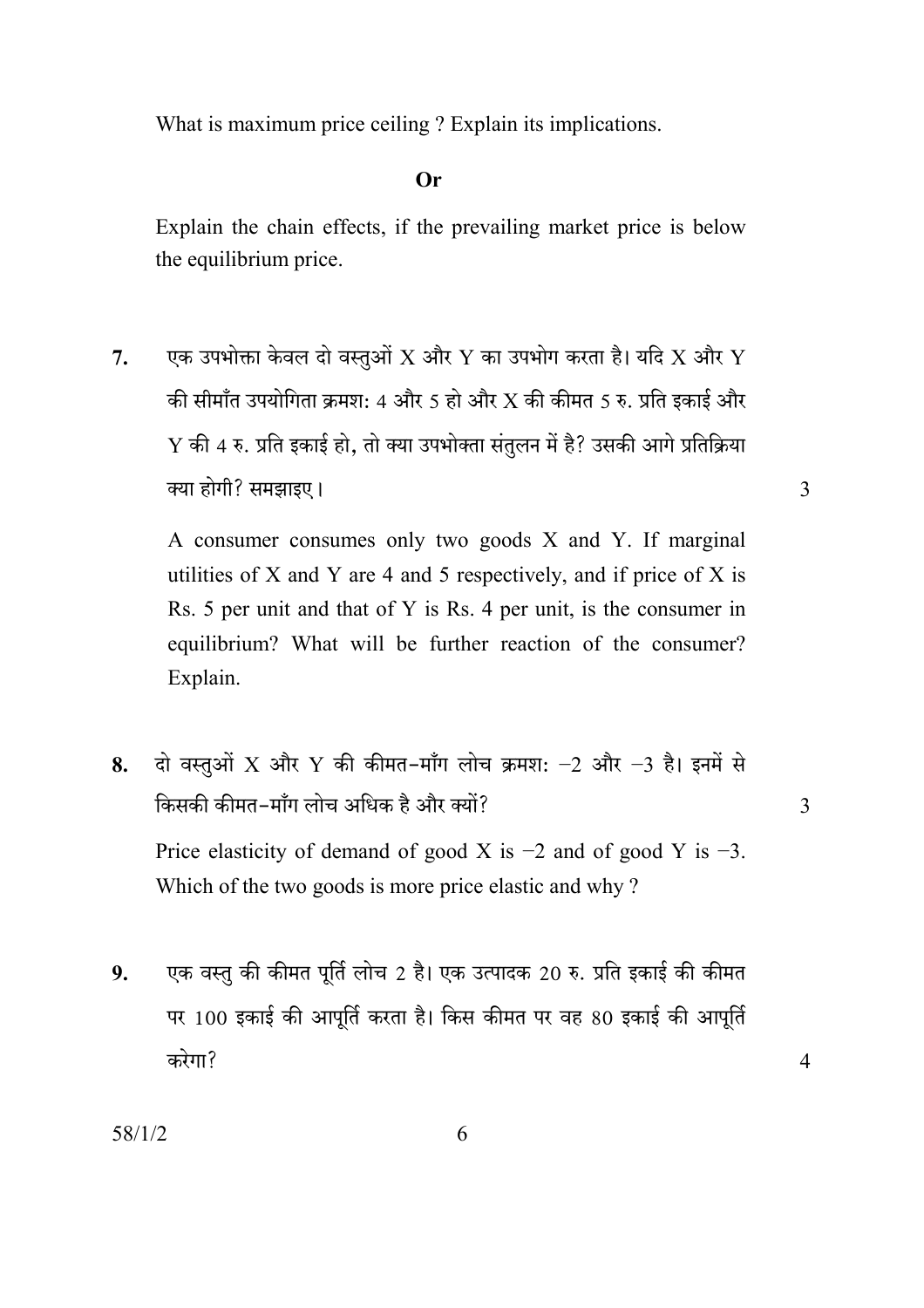Price elasticity of supply of a good is 2. A producer supplies 100 units of a good at a price of Rs. 20 per unit. At what price will he supply 80 units.

- आय में परिवर्तन के कारण एक वस्तु की माँग पर पडने वाले प्रभाव समझाइए।  $10.$ Explain the effects of change in income on demand for a good.
- 11. उत्पादन फलन की परिभाषा दीजिए। अल्पकालीन और दीर्घकालीन उत्पादन फलनों के बीच भेद कीजिए।

### अथवा

लागत की परिभाषा दीजिए। अचल और परिवर्ती लागतों के बीच भेद कीजिए। प्रत्येक का एक-एक उदाहरण दीजिए।

Define production function. Distinguish between short run and long run production functions.

### $Or$

Define cost. Distinguish between fixed and variable costs. Give one example of each.

- 12. एक पूर्ण प्रतियोगी बाजार में निम्नलिखित के परिणाम समझाइए: 6
	- (a) क्रेताओं की बड़ी संख्या
	- (b) फर्मों को प्रवेश और निकासी की स्वतंत्रता

 $\overline{4}$ 

 $\overline{4}$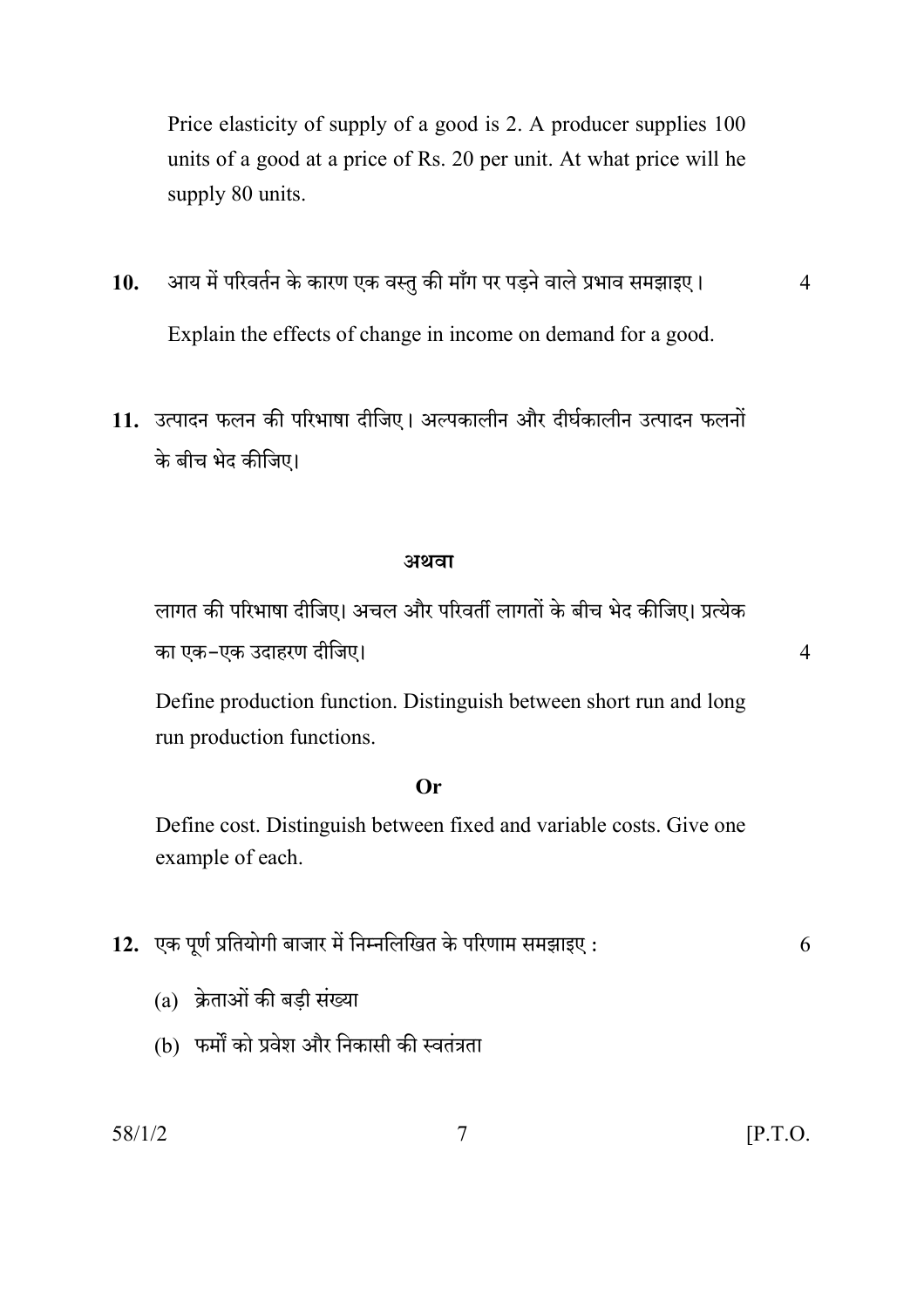#### अथवा

एक अल्पाधिकार बाजार में निम्नलिखित के परिणाम समझाइए :

- (a) फर्मों की परस्पर निर्भरता
- (b) गैर-कीमत प्रतियोगिता

Explain the implications of the following in a perfectly competitive market :

- (a) Large number of buyers
- (b) Freedom of entry and exit to firms

### **OR**

Explain the implications of the following in an oligopoly market:

- (a) Inter-dependence between firms
- (b) Non-price competition
- 13. "आपूर्ति मात्रा में परिवर्तन" और "आपूर्ति में परिवर्तन" के बीच अंतर समझाइए। रेखाचित्र का प्रयोग कीजिए।

6

Explain the distinction betwen "change in quantity supplied" and "change in supply". Use diagram.

### नोट: केवल दृष्टि बाधित परीक्षार्थियों के लिए प्रश्न संख्या 13 के स्थान पर।

''आपूर्ति मात्रा में परिवर्तन'' और ''आपूर्ति में परिवर्तन'' के बीच अंतर समझाइए। तालिका का प्रयोग कीजिए।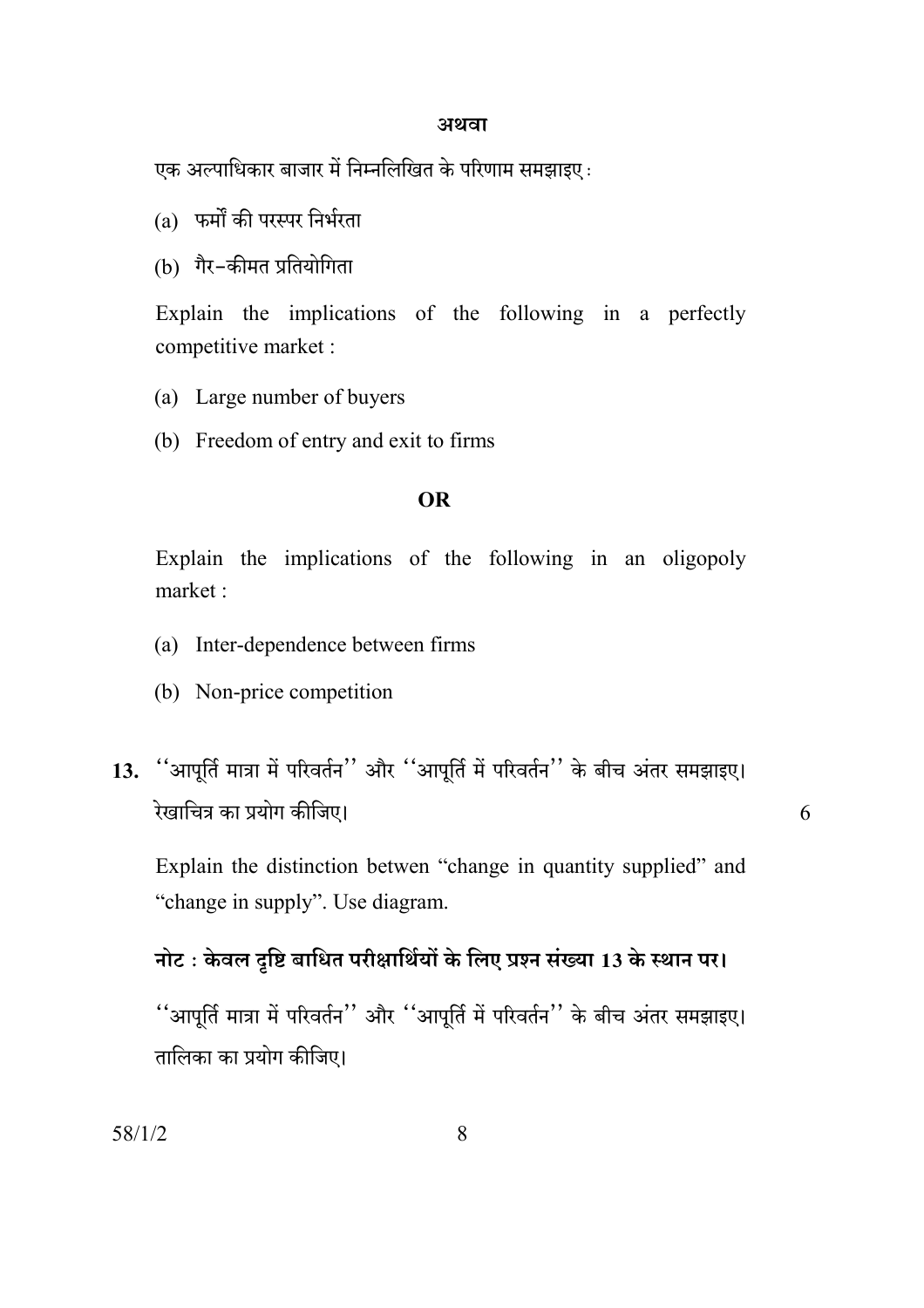### Note: For blind candidates in lieu of Q. No. 13.

Explain the distinction between "change in quantity supplied" and "change in supply". Use schedule.

14. अनधिमान वक्र विश्लेषण में उपभोक्ता संतुलन की शर्तें समझाइए।

6

 $\overline{6}$ 

 $\mathbf{1}$ 

the conditions of consumer's equilibrium using Explain indifference curve analysis.

15. यह मान कर कि कोई भी संसाधन सभी वस्तुओं के उत्पादन में एक समान दक्ष नहीं होता, उस वक्र का नाम बताइए जो अर्थव्यवस्था की उत्पादन क्षमता को दिखाता है। कारण बताते हुए इसकी विशेषताएँ बताइए।

Assuming that no resource is equally efficient in production of all goods, name the curve which shows production potential of the economy. Explain, giving reasons, its properties.

### खंड ब

### **SECTION B**

- 16. अन्य विदेशी विनिमय लेनदेनों पर निर्भर विदेशी विनिमय लेनदेन यह कहलाते हैं : (सही विकल्प चुनिए)
	- $(a)$  चालू लेन-देन
	- (b) पूँजीगत लेन-देन
	- $(c)$  स्वतंत्र लेन-देन
	- (d) समायोजन हेतु लेन-देन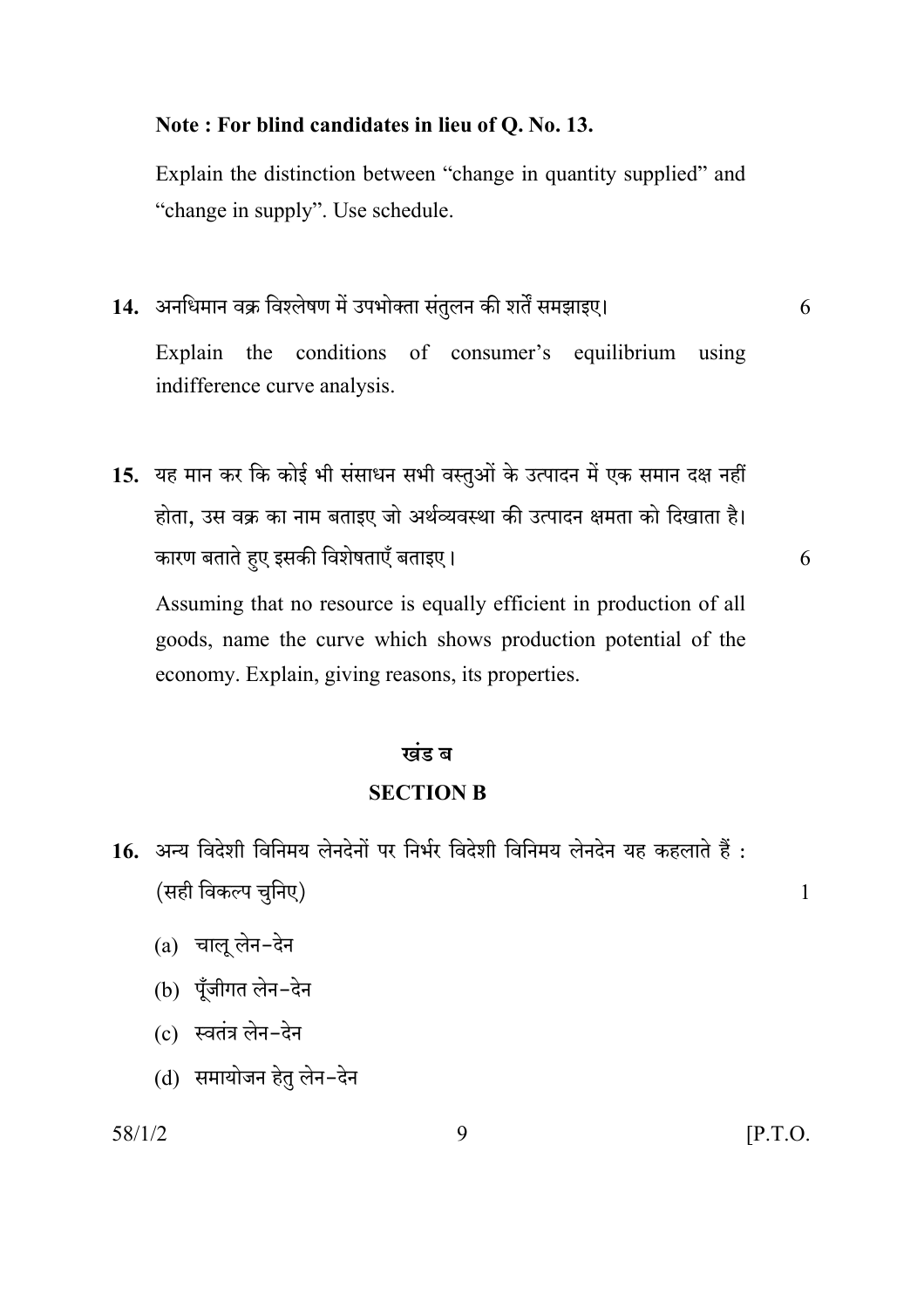Foreign exchange transactions dependent on other foreign exchange transactions are called : (choose the correct alternative)

- (a) Current account transactions
- (b) Capital account transactions
- (c) Autonomous transactions
- (d) Accommodating transaction
- 17. राजकोषीय घाटा इसके समान होता है: (सही विकल्प चुनिए)

 $\mathbf{1}$ 

- $(a)$  ब्याज भुगतान
- (b) ऋण
- (c) ब्याज भुगतान घटा ऋण
- (d) ऋण घटा ब्याज भुगतान

Fiscal deficit equals : (choose the correct alternative)

- (a) Interest payments
- (b) Borrowings
- (c) Interest payments less borrowings
- (d) Borrowings less interest payments

18. अचल पूँजीगत परिसम्पत्तियों के मूल्यहास से अभिप्राय यह है: (सही विकल्प चुनिए)  $\mathbf{1}$ 

- $(a)$  केवल सामान्य घिसाई
- (b) केवल प्रत्याशित अप्रचलन
- (c) सामान्य घिसाई और प्रत्याशित अप्रचलन
- (d) केवल अप्रत्याशित अप्रचलन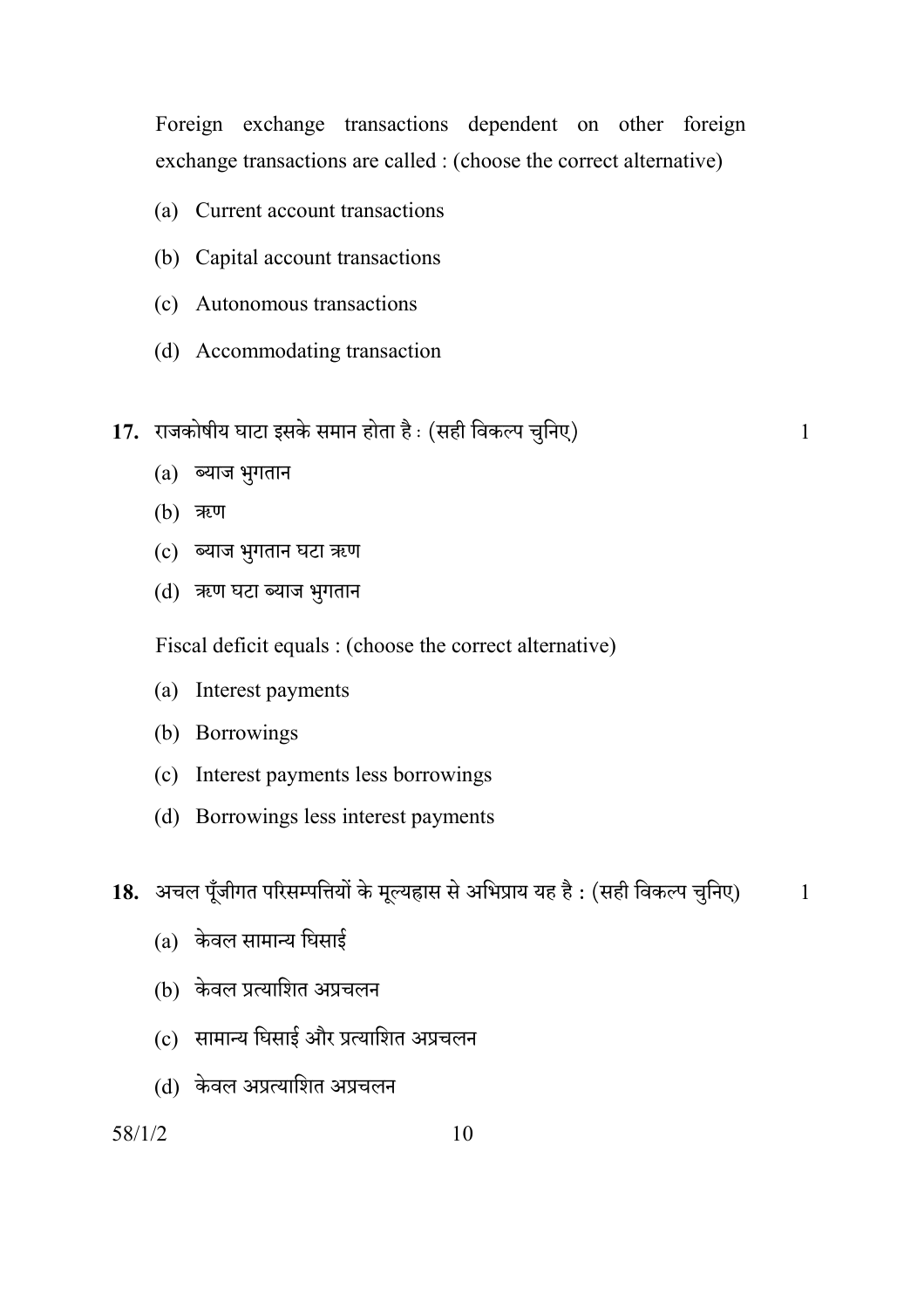Depreciation of fixed capital assets refers to: (choose the correct alternative)

- (a) Normal wear and tear (b) Foreseen obsolescence (c) Normal wear and tear and foreseen obsolescence (d) Unforeseen obsolescence
- सरकारी बजट में राजस्व प्राप्ति से क्या अभिप्राय है? 19.

What are revenue receipts in a government budget?

20. स्टॉक की परिभाषा दीजिए।

Define stocks

मान लीजिए सीमाँत उपभोग प्रवृत्ति 0.8 है। निवेश में कितनी वृद्धि की  $21.$ आवश्यकता पड़ेगी ताकि राष्टीय आय में 2000 करोड रु. की वृद्धि हो सके? परिकलन कीजिए।

Suppose marginal propensity to consume is 0.8. How much increase in investment is required to increase national income by Rs. 2000 crore ? Calculate.

 $\mathbf{1}$ 

 $\mathbf{1}$ 

3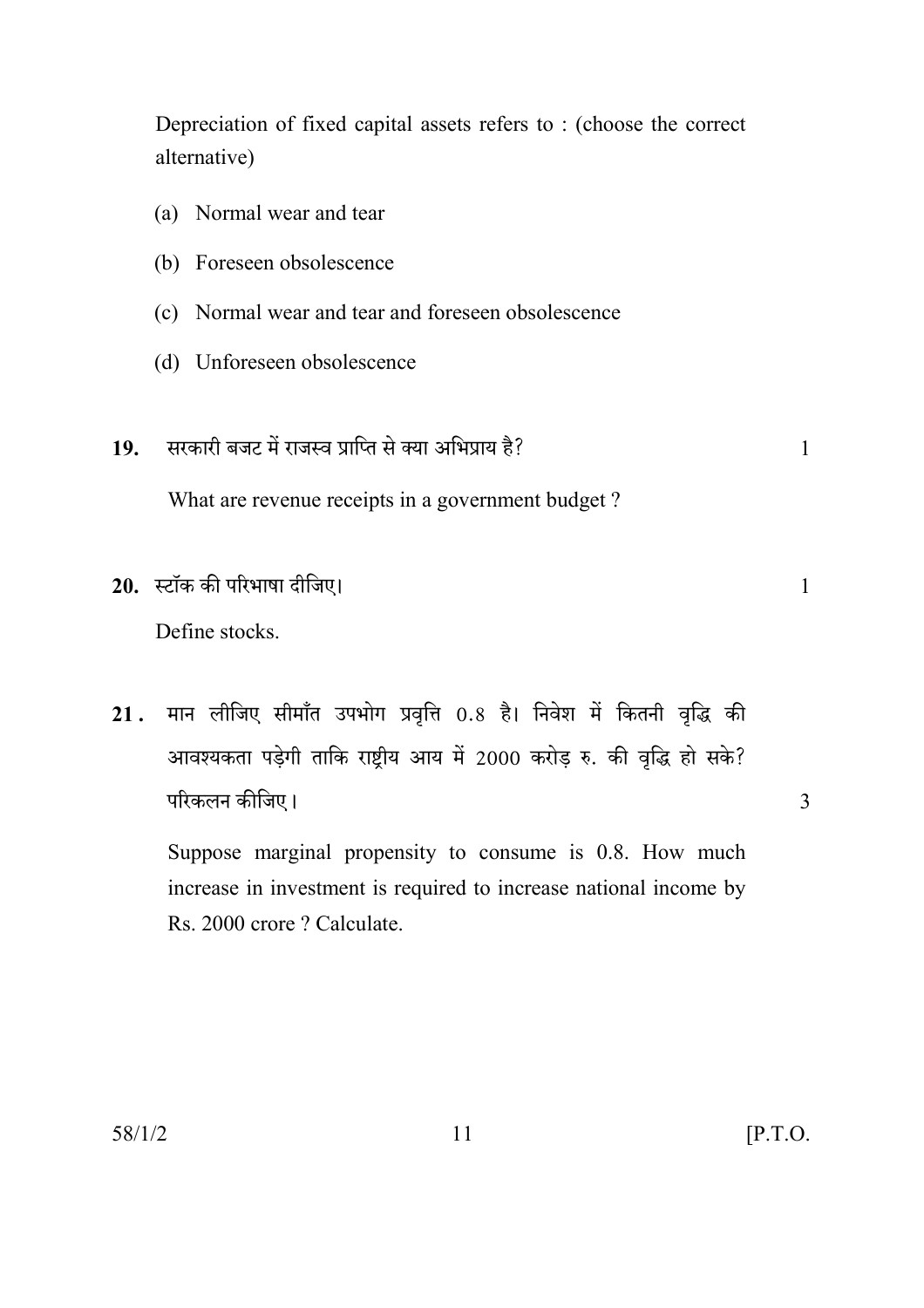22. बाजार कीमत पर निवल मूल्य वृद्धि ज्ञात कीजिए :

|       |                                             | (लाख रु.)    |
|-------|---------------------------------------------|--------------|
| (i)   | 5 वर्ष के जीवन काल की स्थिर पूँजीगत वस्तुएँ | 15           |
| (ii)  | कच्चा माल                                   | 6            |
| (iii) | बिक्री                                      | 25           |
| (iv)  | स्टॉक में निवल वृद्धि                       | $(-)$ 2      |
| (v)   | उत्पादन पर कर                               | $\mathbf{1}$ |
|       |                                             |              |

Find net value added at market price :

|       |                                                | $(Rs.$ lacs) |
|-------|------------------------------------------------|--------------|
| (i)   | Fixed capital good with a life span of 5 years | 15           |
| (i)   | Raw materials                                  | 6            |
| (iii) | Sales                                          | 25           |
| (iv)  | Net change in stock                            | $(-) 2$      |
| (v)   | Taxes on production                            |              |

23. सीमाँत उपभोग प्रवृत्ति और औसत उपभोग प्रवृत्ति में भेद कीजिए। एक सांख्यिकीय उदाहरण दीजिए।

### अथवा

अधिमाँग को कम करने में कराधान की भूमिका समझाइए।

 $\overline{3}$ 

Distinguish between marginal propensity to consume and average propensity to consume. Give a numerical example.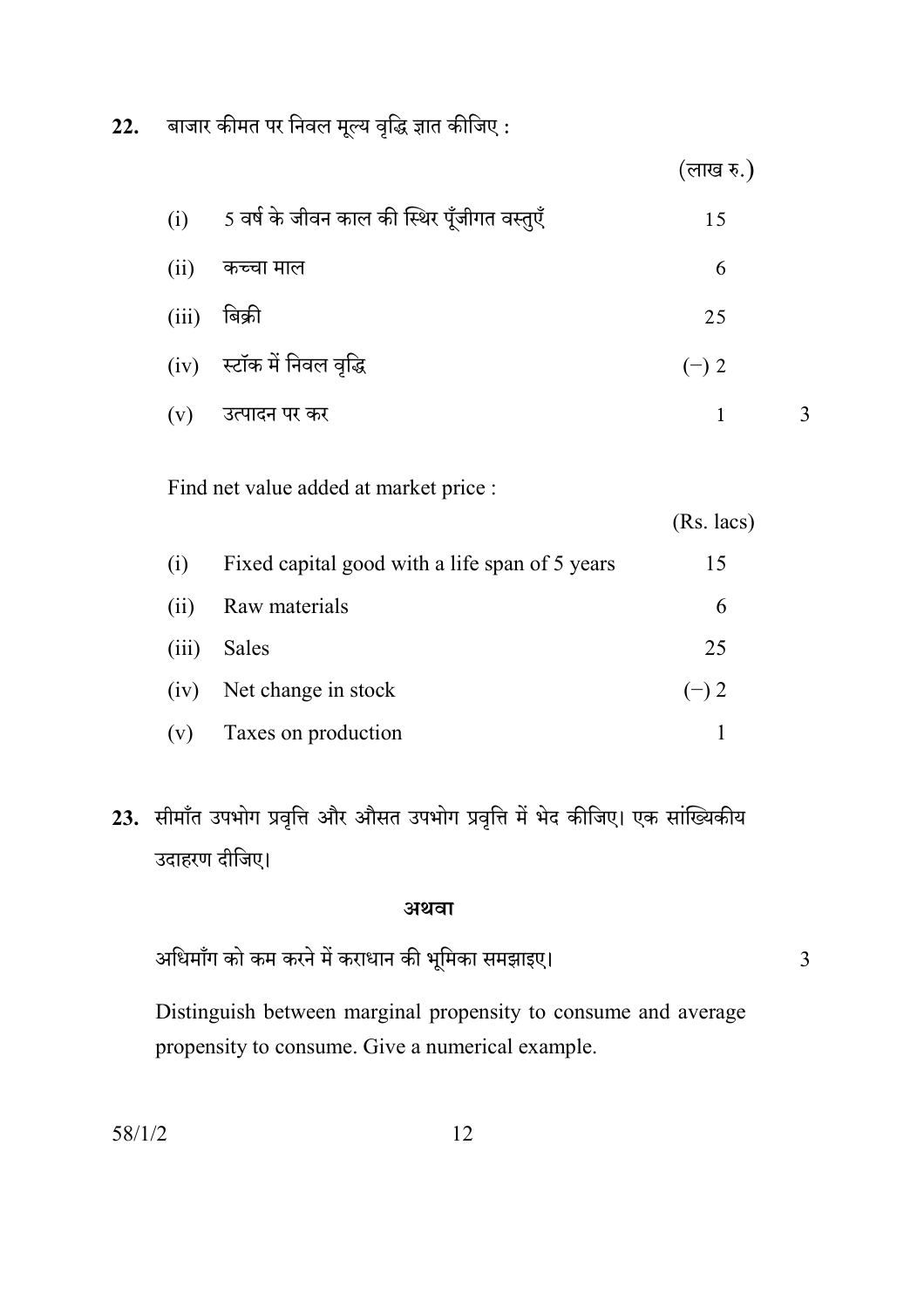Explain the role of taxation in reducing excess demand.

- समझाइए 'बैंक दर' ऋण सृजन पर नियंत्रण रखने में कैसे सहायक होती है?  $24.$ Explain how 'bank rate' is helpful in controlling credit creation?
- 25. आम जनता के बीच योगाभ्यास लोकप्रिय करने के लिए सरकार खर्चा करती है। इसका सकल घरेलू उत्पाद और कल्याण पर होने वाले प्रभावों का विश्लेषण कीजिए।

Government incurs expenditure to popularize yoga among the masses. Analyse its impact on gross domestic product and welfare of the people.

26. मुद्रा का 'मूल्य संचय' कार्य समझाइए। वस्तु विनिमय के कारण उत्पन्न संबंधित समस्या इससे कैसे दूर हुई ?

### अथवा

मुद्रा का 'लेखा की इकाई' कार्य समझाइए। वस्तु विनिमय के कारण उत्पन्न संबंधित समस्या इससे कैसे दूर हुई ?

Explain the 'store of value' function of money. How has it solved the related problem created by barter?

### $Or$

Explain the 'unit of account' function of money. How has it solved the related problem created by barter?

13

 $\overline{4}$ 

 $\overline{4}$ 

 $\overline{4}$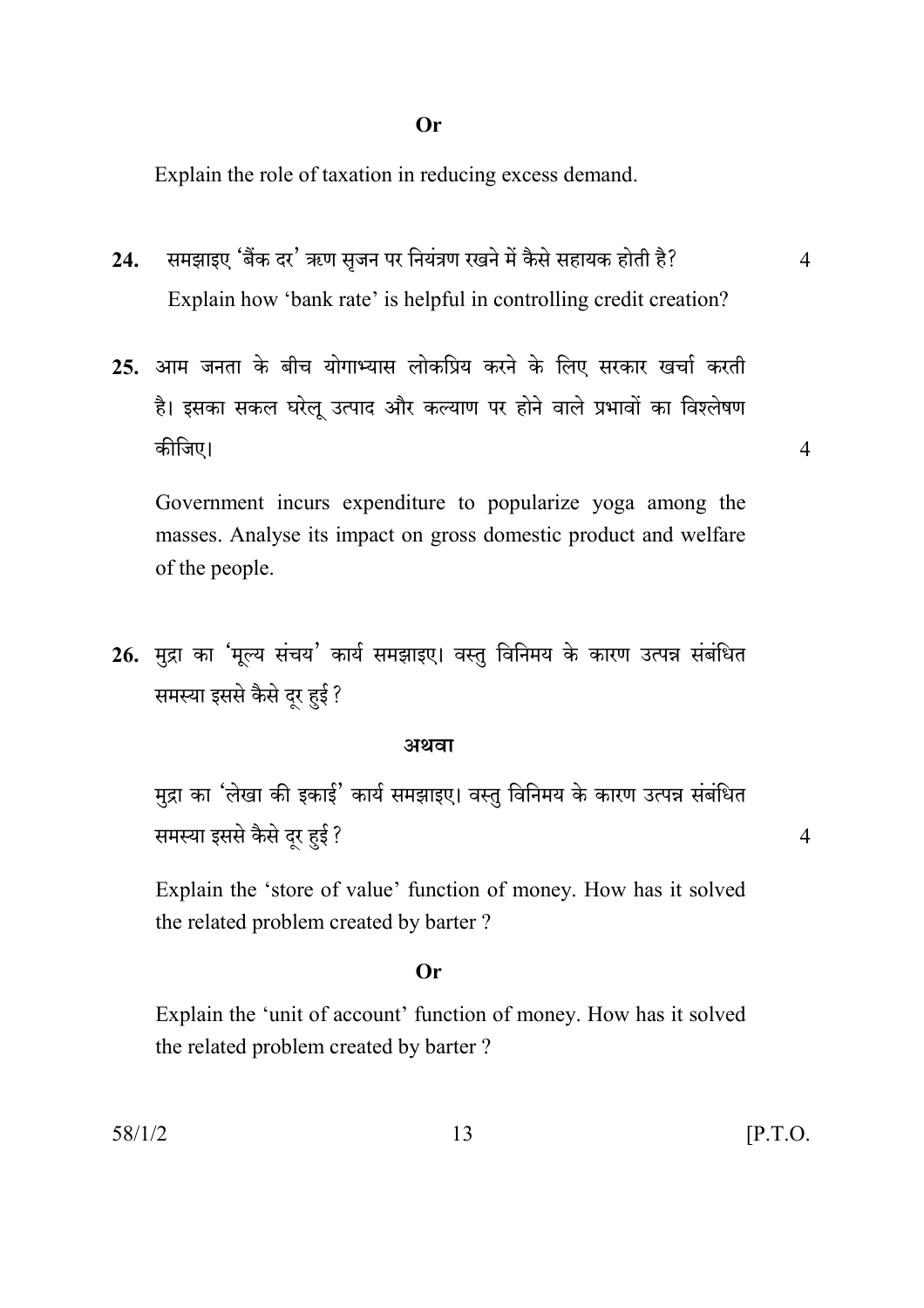27. 'कारक लागत पर निवल घरेलू उत्पाद' और 'वैयक्तिक आय' ज्ञात कीजिए :

|       |                                  | (करोड़ रु.) |      |
|-------|----------------------------------|-------------|------|
| (i)   | किराया                           | 200         |      |
| (ii)  | विदेशों को निवल चालू हस्तांतरण   | 10          |      |
|       | (iii) राष्ट्रीय ऋण पर ब्याज      | 60          |      |
| (iv)  | निगम कर                          | 100         |      |
|       | (v) कर्मचारियों का पारिश्रमिक    | 900         |      |
|       | (vi) सरकार द्वारा चालू हस्तांतरण | 150         |      |
| (vii) | ब्याज                            | 400         |      |
|       | (viii) अवितरित लाभ               | 50          |      |
| (ix)  | लाभाँश                           | 250         |      |
| (x)   | विदेशों को निवल कारक आय भुगतान   | $(-)10$     |      |
|       | $(xi)$ सरकार को होने वाली आय     | 120         | 4, 2 |

Find net domestic product at factor cost and personal income :

|                   |                                 | (Rs. crores) |
|-------------------|---------------------------------|--------------|
| (i)               | Rent                            | 200          |
| (ii)              | Net current transfers to abroad | 10           |
| (iii)             | National debt interest          | 60           |
| (iv)              | Corporate tax                   | 100          |
| (v)               | Compensation of employees       | 900          |
| (v <sub>1</sub> ) | Current transfers by government | 150          |
| (vii)             | Interest                        | 400          |
|                   | (viii) Undistributed profits    | 50           |
| (ix)              | Dividend                        | 250          |
| (x)               | Net factor income to abroad     | $(-) 10$     |
| $(x_1)$           | Income accruing to government   | 120          |
| 58/1/2            | 14                              |              |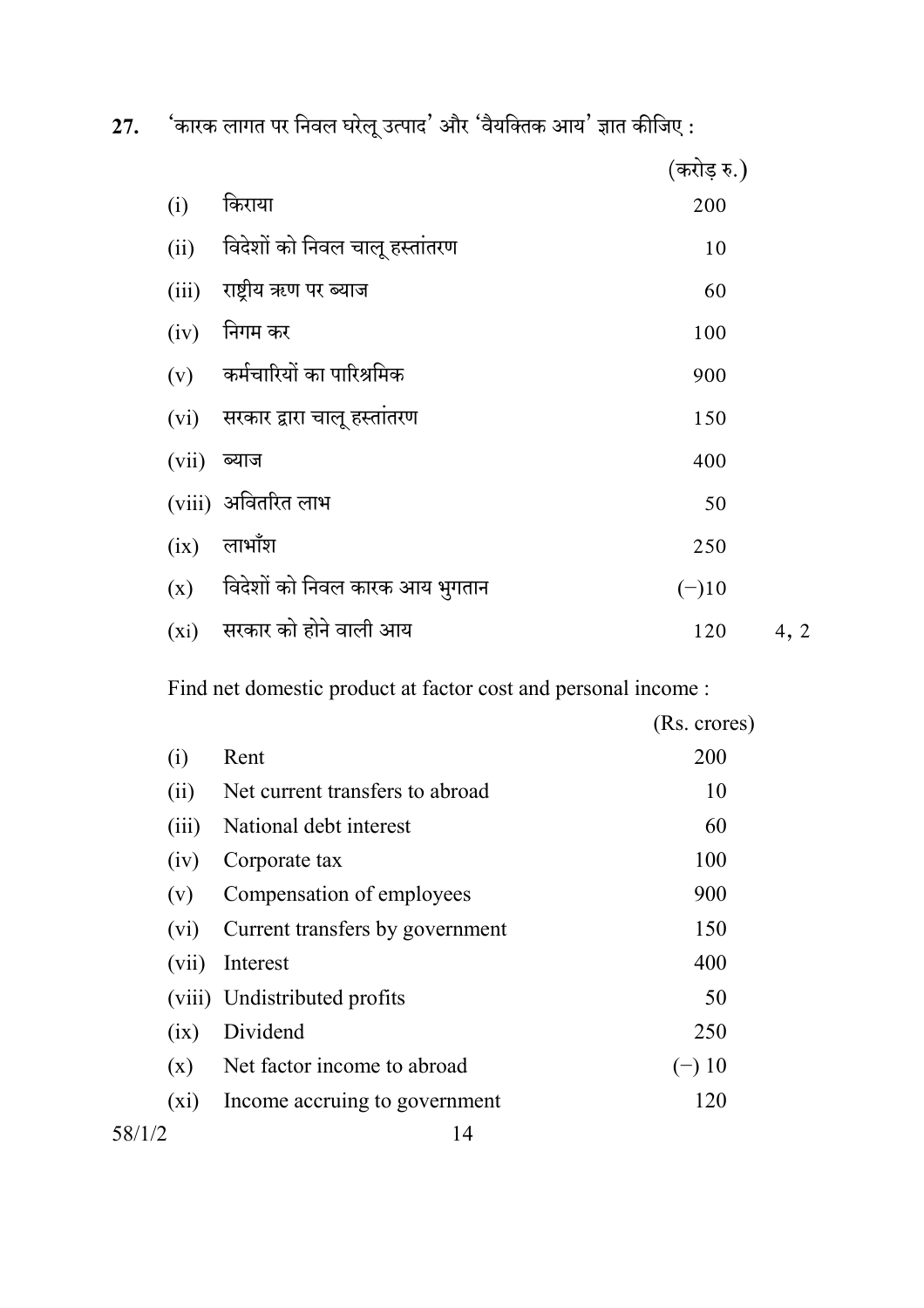- 28. (a) भगतान संतुलन लेखा के किस उपलेखा में और किस पक्ष पर भारत में किया गया विदेशी निवेश दर्ज किया जाएगा ? कारण दीजिए।
	- (b) भारत में विदेशी निवेश का विनिमय दर पर क्या प्रभाव पडेगा ? समझाइए।  $3.3$
	- (a) In which sub-account and on which side of balance of payments account will foreign investments in India be recorded? Give reasons.
	- (b) What will be the effect of foreign investments in India on exchange rate ? Explain.
- 29. उपभोग वक्र से बचत वक्र प्राप्त कीजिए और इस प्रक्रिया में लिए जाने वाले चरण बताइए। रेखाचित्र का प्रयोग कीजिए।

6

Given consumption curve, derive saving curve and state the steps taken in the process of derivation. Use diagram.

## नोट: केवल दृष्टिहीन विद्यार्थियों के लिए प्रश्न संख्या 29 के स्थान पर।

उपभोग फलन के घटक समझाइए। उपभोग फलन से बचत फलन प्राप्त कीजिए।

### Note: For Blind Candidates in lieu of Q. No. 29.

Explain the components of consumption function. Derive saving function from consumption function.